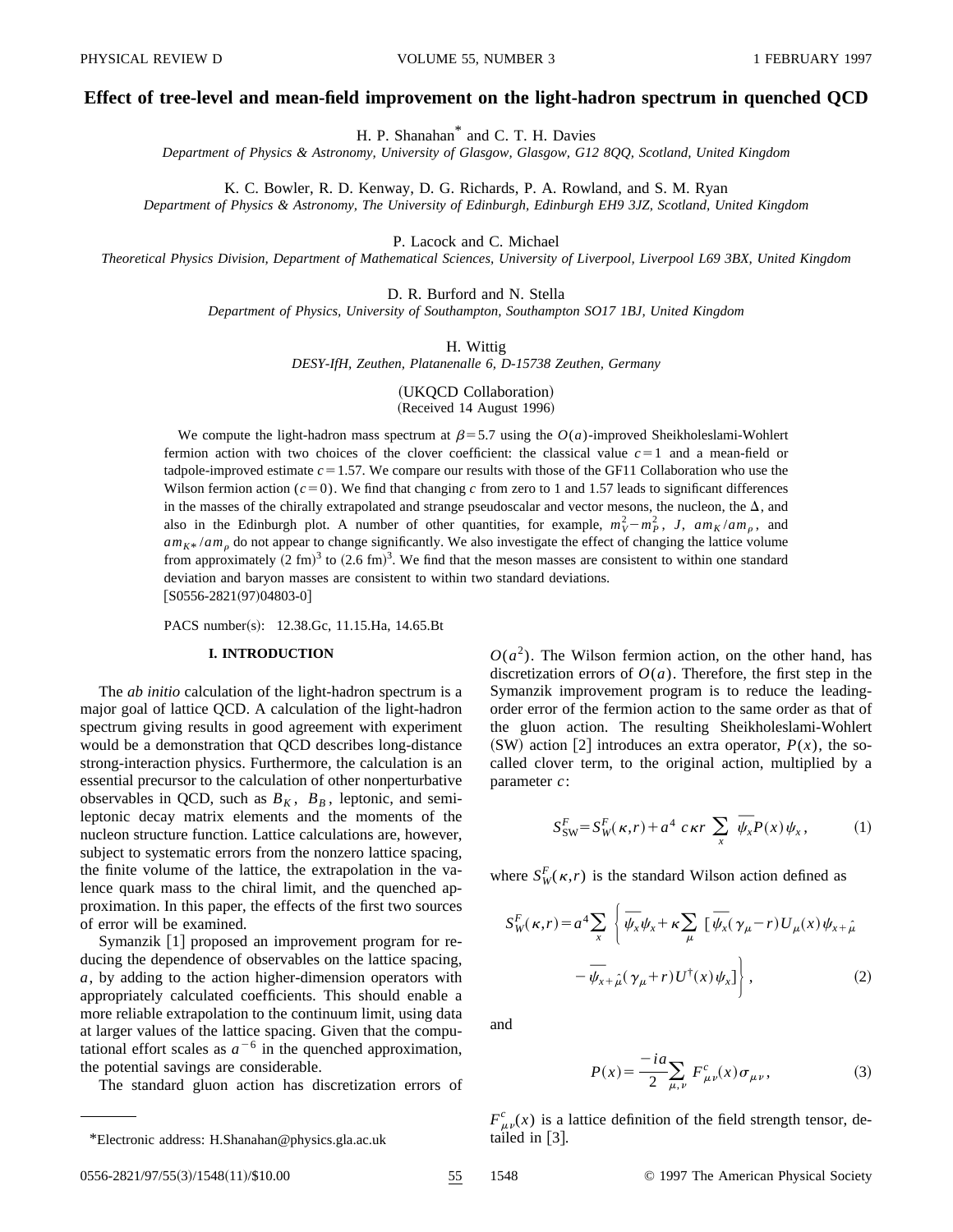There is a value of the parameter  $c$ ,  $c_{\text{nonpert}}$ , which removes all  $O(a)$  errors from spectral quantities [4,5]. In this paper, we compare the spectrum obtained using the Wilson fermion action  $(c=0)$  with that obtained using the SW fermion action with two choices of *c*: the classical value,  $c=1$ , and a mean-field or tadpole-improved estimate of  $c_{\text{nonpert}}$ . Other approaches to improvement are described in Refs.  $[6-10]$ .

The tadpole-improved estimate of *c* is obtained following Lepage and Mackenzie  $[11]$  by replacing the gauge links,  $U_{\mu}(x)$  by

$$
\widetilde{U}_{\mu}(x) = \frac{1}{u_0} U_{\mu}(x) . \tag{4}
$$

We choose

$$
u_0 = \left(\frac{1}{3}\mathrm{Tr}U_{\square}\right)^{1/4}.\tag{5}
$$

Consequently, the effect of tadpole improvement on the SW action is to set

$$
c = \frac{\widetilde{c}}{u_0^3},\tag{6}
$$

$$
\kappa = \frac{\widetilde{\kappa}}{u_0}.\tag{7}
$$

Tree-level theory should then provide more reliable esti-Tree-level theory should then provide more reliable esumates of  $\tilde{c}$  and the critical value of  $\tilde{\kappa}$  which we denote mates of c and the critical value of k which we denote<br>  $\tilde{\kappa}_{crit}$ ; we take  $\tilde{c} = 1$  and expect  $\tilde{\kappa}_{crit}$  to be close to 1/8. This prescription maintains the  $O(a)$  improvement and it is believed that the size of the remaining discretization error will be reduced.

The paper is organized as follows. In the next section we outline the computational methods. In Sec. III, we explore three values of the clover coefficient at  $\beta$ =5.7 by including the results from the GF11 Collaboration  $[12]$ . The observables studied are: the  $\rho$  and  $\pi$  masses, vector pseudoscalar mass splittings, the  $J$  parameter (proposed by Lacock and mass splittings, the *J* parameter (proposed by Lacock and Michael [13]), valence  $\overline{s}$  meson masses, the spin 1/2 and 3/2 baryon masses, and the Edinburgh plot. A study is also made of possible finite size effects by computing the spectrum at a smaller lattice volume, using one value of the clover coefficient. Finally, in Sec. IV, we present our conclusions.

#### **II. COMPUTATIONAL DETAILS**

## **A. Simulation parameters**

Two lattice sizes,  $12^3 \times 24$  and  $16^3 \times 32$ , at  $\beta = 5.7$ , were used, with 482 configurations generated on the former and 142 configurations on the latter. We used a combination of the over-relaxation  $(OR)$  algorithm  $[14]$  and the Cabbibo-Marinari  $(CM)$  algorithm [15]. The gauge configurations were separated by 100 compound sweeps, where a compound sweep is defined as five OR sweeps followed by one CM sweep. A detailed description of the algorithms used can be found in  $|3|$ .

Quark propagators were calculated at two  $\kappa$  values. These values were chosen so that the corresponding quark masses

TABLE I. Hadron operators. The quark fields may be smeared and there is an implicit sum over spatial sites. Lower case latin variables indicate color indices.

|               |   | State $J^P$ Correlators                                                                                      | $\Gamma$ structure                                                                                                                       |
|---------------|---|--------------------------------------------------------------------------------------------------------------|------------------------------------------------------------------------------------------------------------------------------------------|
| <b>Mesons</b> |   | $P = 0^ \langle P(t)P^{\dagger}(0) \rangle$                                                                  | $P = \overline{\psi}^a \gamma_5 \psi^a$                                                                                                  |
|               |   | $V = 1 - \langle \vec{V}_1(t) \cdot \vec{V}_1^{\dagger}(0) \rangle$                                          | $\vec{V}_1 = \vec{\psi}^a \vec{\gamma} \psi^a$                                                                                           |
|               |   | $\langle \vec{V}_2(t) \cdot \vec{V}_2^{\dagger}(0) \rangle$                                                  | $\vec{V}_2 = \overline{\psi^a} \vec{\gamma} \gamma_4 \psi^a$                                                                             |
|               |   | Baryons $N = \frac{1}{2} - \langle N_1(t) \overline{N}_1(0) \rangle$                                         | $N_1 = \varepsilon_{abc} (\psi^a C \gamma_5 \psi^b) \psi^c$                                                                              |
|               | Δ | $\langle N_2(t)\overline{N}_2(0)\rangle$<br>$\frac{3}{2}$ $\langle \Delta(t) \overline{\Delta}(0) \rangle$ , | $N_2 = \varepsilon_{abc} (\psi^a C \gamma_4 \gamma_5 \psi^b) \psi^c$<br>$\Delta = \varepsilon_{abc} (\psi^a C \gamma_\mu \psi^b) \psi^c$ |

straddle the strange quark mass. On the larger lattice, propagators were calculated using both  $c=1$  and the tadpoleimproved value of  $c=1.57$ . On the smaller lattice, propagators were calculated using the tadpole-improved value of *c* only.

To increase the overlap of the operators with the ground state, all of the propagators were calculated using both a local source and a Jacobi-smeared source with r.m.s. radius of  $2.2a$  [16]. Local sinks were used for all propagators. The propagators were calculated using the minimal residual algorithm, which is described in detail in  $[3]$ .

The correlators used to extract the hadron masses are listed in Table I; for further details see  $[17]$ . We computed meson correlators using quarks degenerate and nondegenerate in mass, giving three possible mass combinations for each meson state. Furthermore, each quark propagator can be either local or smeared, giving three possible correlators for each mass combination. However, we computed baryon correlators only for degenerate quark masses, using either all smeared or all local quark propagators. Therefore, for each baryon state we have two mass combinations each with two types of sources. In order to maximize the sample size, the discrete time symmetry of the correlators was utilized and the data for  $t \in [0, T/2]$  averaged with the data at  $T-t$ , where *T* is the temporal size of the lattice.

These calculations were performed on the Meiko i860 Computing Surfaces at the Edinburgh Parallel Computing Centre.

## **B. Fitting**

We have performed multiexponential fits of meson correlators to

$$
\sum_{\vec{x}} \langle 0 | M(\vec{x}, t) M^{\dagger}(0) | 0 \rangle = \sum_{n=0}^{n_{\text{max}}} A_n \cosh\left( m_n \left( \frac{T}{2} - t \right) \right), \tag{8}
$$

and baryon correlators to

$$
\sum_{\vec{x}} \langle 0|B(\vec{x},t)\overline{B}(0)|0\rangle = \sum_{n=0}^{n_{\text{max}}} [B_n \exp(-m_n t) + C_n \exp(-m_n^P(T-t))]. \quad (9)
$$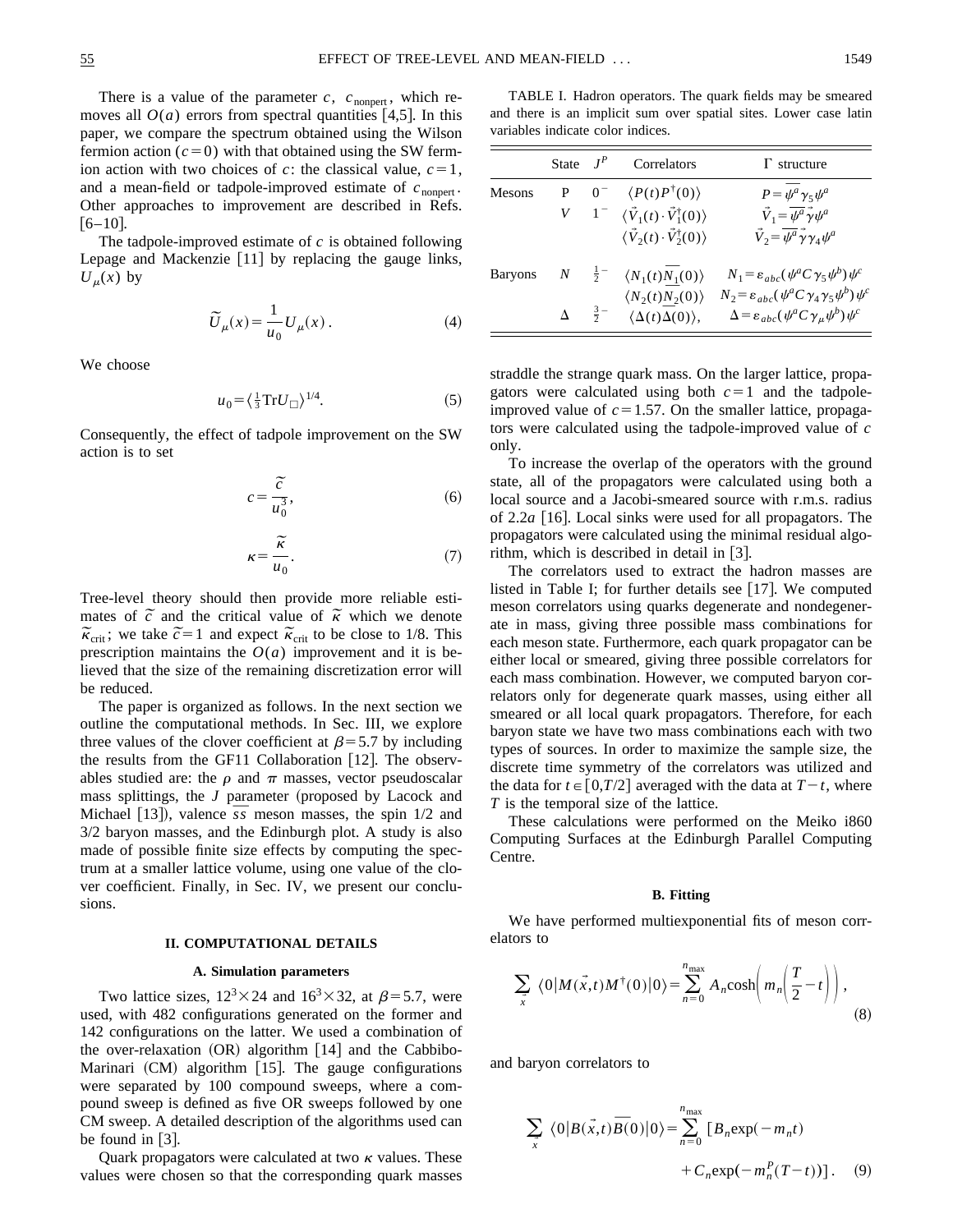$0.76$  $0.74$  $\mathbf{g}$  0.72  $\times$  am'. × Q  $\times$  2 Exponential fit 0.70 1 Exponential fit 0.68 × ×  $\Omega$  $\mathbf 0$ 5 10 15 5 10 15  $\mathbf 0$ ʻmir

FIG. 1.  $am_P$ ,  $am_P'$ , and *Q* versus  $t_{\text{min}}$  for  $c = 1.57$ ,  $16^{3} \times 32$ ,  $\kappa_1$ ,  $\kappa_2$ =0.13843, using local and smeared propagators. The arrow indicates which fit range was used for the final result.

 $B_n$  is the amplitude of the state labeled by *n*, and  $C_n$  is that of the (heavier) parity partner and  $n_{\text{max}} \ge 1$ .

The following criteria for multiexponential fits have been used: acceptable values for the quality of fit, *Q*, and  $\chi^2/N_{\text{DF}}$ ; stability of the result for the ground state mass; agreement between the result obtained using a singleexponential fit and a double-exponential fit; ability of the fitting algorithm to resolve two masses.

The variable *Q*, which is a function of  $\chi^2$  and  $\nu = N_{\text{DF}}$  is defined  $[18]$  as

$$
Q(\nu,\chi^2) \equiv \frac{1}{\Gamma(\nu/2)} \int_{\chi^2/2}^{\infty} e^{-t} t^{\nu/2 - 1} dt.
$$
 (10)

It represents the probability that given  $\nu$  normal, random, uncorrelated variables, with a mean of 0 and unit variance, have a sum of squares which is greater than  $\chi^2$ . An acceptable value for *Q* lies around 0.5; a much smaller value indicates that the model used is incorrect, whereas a value approaching 1 indicates that too many parameters are being used. A criterion of stability which we used is that the mass obtained does not change noticeably when the minimum time slice of the fit was changed slightly. The parameters were determined by minimizing the  $\chi^2$  using the Levenberg-Marquardt algorithm  $[18,19]$ . Correlations between all time slices, and types of operator for simultaneous fits, were included. The covariance matrix was inverted using singular value decomposition, without eliminating any eigenvalues. The bootstrap algorithm  $[20]$ , using 1000 bootstrap subsamples, was used to determine the 68% confidence levels, regenerating the covariance matrix for each subsample.

Examples of the multiexponential fits for the pseudoscalar, vector, nucleon, and  $\Delta$  are shown in Fig. 1 to Fig. 4. We emphasize that these are *not* effective mass plots, but plots of the mass obtained for a given fixed  $t_{\text{max}}$  and varying  $t_{\text{min}}$ . In obtaining results for the smaller lattice, despite having significantly larger statistics, it was more difficult to satisfy the above fit criteria than for the larger lattice. The pseudoscalar mass was determined using all available smearing types and a 2-exponential fit. Fit ranges of 3–12 and 3–16 were chosen for the smaller and larger volumes, respectively. In the case of the vector, the high statistics at the smaller volume allowed the use of both  $\Gamma$  matrices, listed in Table I, while for lowed the use of both 1 matrices, listed in Table 1, while for<br>the larger lattice, only  $\vec{V}_1 = \vec{\psi} \vec{\gamma} \psi$  was used. All three different smearing types were used in both fits. Fit ranges of 4–12 and 4–16 were used and a 2-exponential fit.

As can be seen in Fig. 5 there is significant second and even third state contamination for the nucleon when local and smeared operators are used in the fit. Hence, only those correlators calculated with smeared operators, with overlap onto the  $J^P = 1/2^-$  state, were used to determine  $am_N$ . The contribution of the parity partner of Eq.  $(9)$  was found to be

FIG. 2.  $am_V$ ,  $am_V'$ , and Q versus  $t_{\text{min}}$  for  $c=1.57$  at<br>16<sup>3</sup>×32,  $\kappa_1 = 0.14077$ ,  $\kappa_2$  $\kappa_1 = 0.14077$ ,  $\kappa_2$  $=0.13843$  using local and smeared propagators. The arrow indicates which fit range was used for the final result.



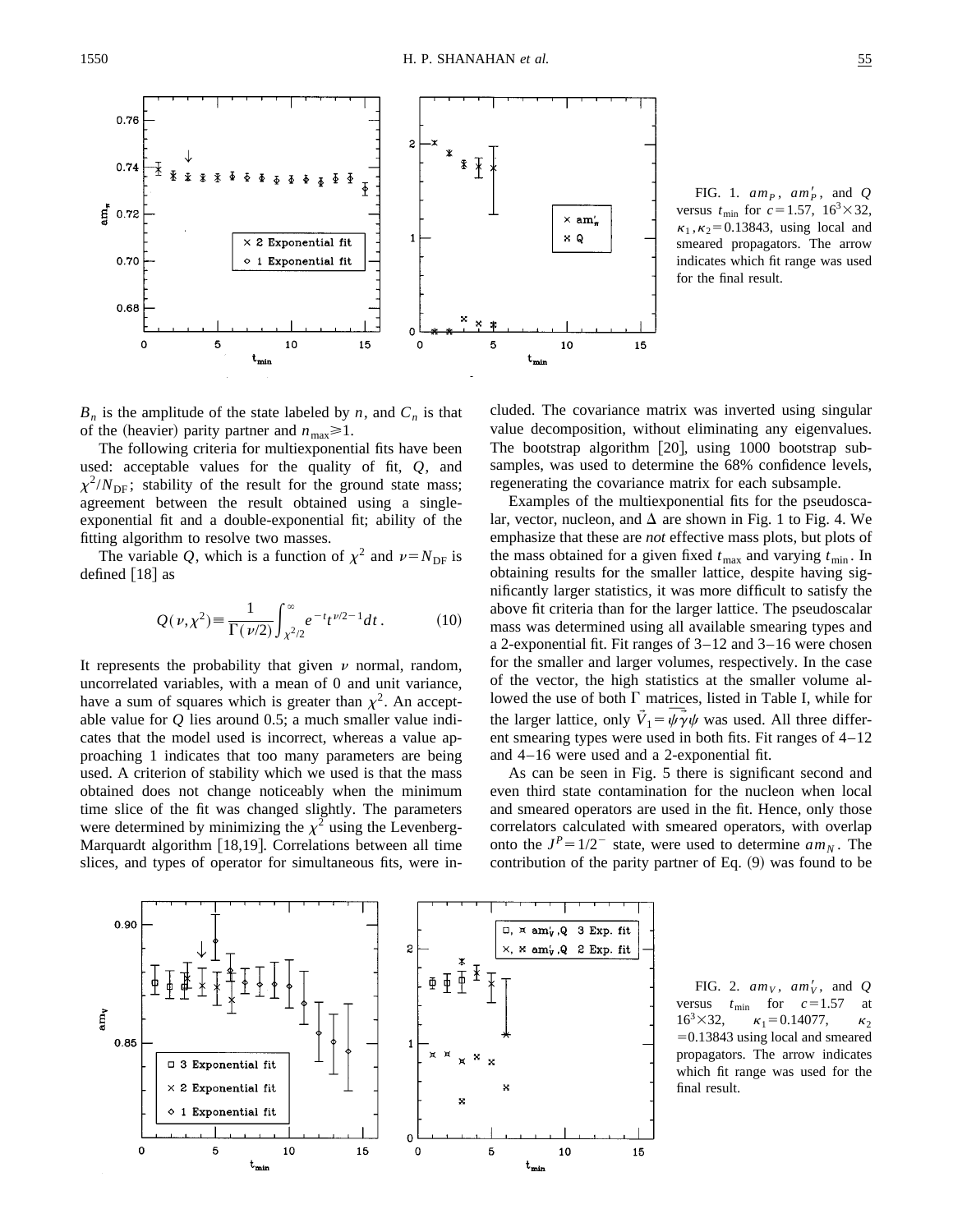$1.1$ 

 $1.0$ 

 $\pmb{0}$ 

 $\Box$  3 Exponential fit  $\times$  2 Exponential fit

 $\diamond$  1 Exponential fit

 ${\bf 10}$ 

5

 $\rm t_{min}$ 

-1

 $\mathbf 0$ 

 $\mathbf 0$ 

 $\mathbf 5$ 

 $t_{min}$ 

 ${\bf 10}$ 



FIG. 3.  $am_N$ ,  $am'_N$ , and *Q* versus  $t_{\text{min}}$  for  $c=1.57$ ,  $12^{3}\times24$ ,  $\kappa$ =0.14077, using only smeared propagators. The arrow indicates which fit range was used for the final result.

FIG. 4.  $am_{\Delta}$ ,  $am'_{\Delta}$ , and *Q* versus  $t_{\text{min}}$  for  $c=1.57$ ,  $16^3 \times 32$ ,  $\kappa$ =0.13843, using local and smeared propagators. The arrow indicates which fit range was used for the final result.

FIG. 5.  $am_N$ ,  $am'_N$ , and *Q* versus  $t_{\text{min}}$  for  $c = 1.57$ ,  $12^3 \times 24$ ,  $\kappa$ =0.14077, using local and smeared propagators.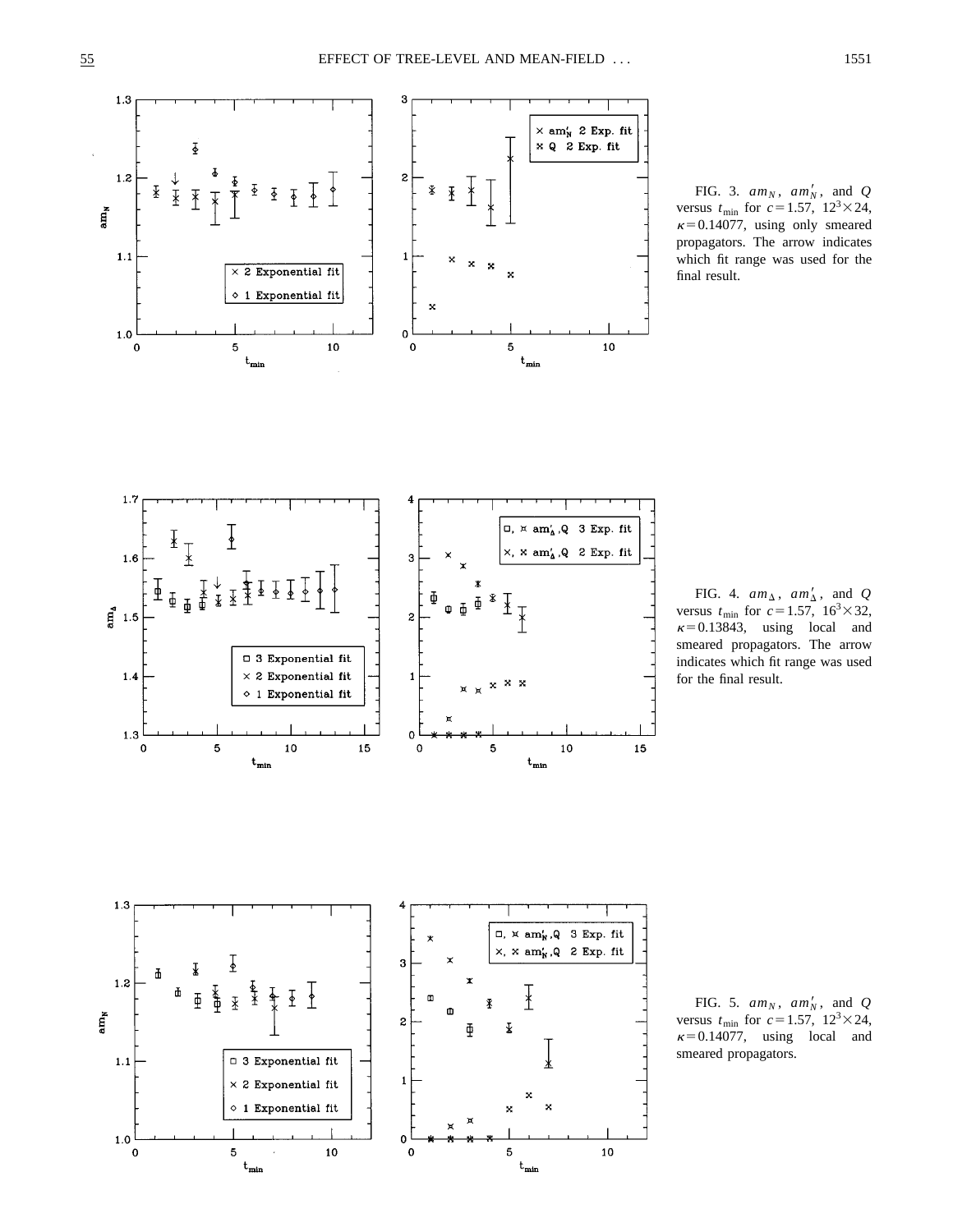TABLE II. Pseudoscalar masses at both volumes and values of *c*.

| $\mathcal{C}$ | $N_s^3 \times N_t$ | $\kappa_1$ | $\kappa_2$ | am <sub>p</sub>      | Fit range | $\chi^2$ | $N_{\rm DF}$ | Q     |
|---------------|--------------------|------------|------------|----------------------|-----------|----------|--------------|-------|
| 1.57          | $12^3 \times 24$   | 0.13843    | 0.13843    | $0.7361_{-14}^{+18}$ | $3 - 12$  | 14.8     | 22           | 0.872 |
| 1.57          | $12^3 \times 24$   | 0.14077    | 0.13843    | $0.6384_{-8}^{+18}$  | $3 - 12$  | 15.6     | 22           | 0.834 |
| 1.57          | $12^3 \times 24$   | 0.14077    | 0.14077    | $0.5292^{+21}_{-8}$  | $3 - 12$  | 17.7     | 22           | 0.724 |
| 1.0           | $16^3 \times 32$   | 0.14663    | 0.14663    | $0.7343_{-13}^{+19}$ | $3 - 16$  | 33.9     | 34           | 0.474 |
| 1.0           | $16^3 \times 32$   | 0.14948    | 0.14663    | $0.6458^{+22}_{-12}$ | $3 - 16$  | 37.1     | 34           | 0.326 |
| 1.0           | $16^3 \times 32$   | 0.14948    | 0.14948    | $0.5462^{+25}_{-12}$ | $3 - 16$  | 43.8     | 34           | 0.121 |
| 1.57          | $16^3 \times 32$   | 0.13843    | 0.13843    | $0.7355_{-12}^{+18}$ | $3 - 16$  | 43.0     | 34           | 0.139 |
| 1.57          | $16^3 \times 32$   | 0.14077    | 0.13843    | $0.6402^{+22}_{-12}$ | $3 - 16$  | 44.8     | 34           | 0.102 |
| 1.57          | $16^3 \times 32$   | 0.14077    | 0.14077    | $0.5319^{+27}_{-11}$ | $3 - 16$  | 53.6     | 34           | 0.017 |

sufficiently suppressed if  $t_{\text{max}}$  was chosen to be  $T-1$ . The fit ranges, using a 2-exponential fit, were 2–11 and 2–15.

In the case of the  $\Delta$ , the higher state contamination was not as large as for the nucleon. Therefore, local and smeared operators were used. The fit ranges were 5–11 and 5–15 with a 2-exponential fit.

# **III. RESULTS**

The masses obtained for the pseudoscalar, vector, nucleon, and  $\Delta$  for each value of the clover coefficient and combination of quark masses, are listed in Table II to Table V. The larger lattice size corresponds to one used by the GF11 collaboration with the Wilson fermion action and the same  $\beta$  [12], so that we are also able to compare results for nonzero *c* with those for  $c=0$ . One expects the effect of changing *c* will be more noticeable at our coarse lattice spacing than at a larger  $\beta$ . The effect of reducing the physical volume to  $12<sup>3</sup> \times 24$  was also investigated, using the tadpoleimproved SW action.

#### **A. Effect of clover coefficient**

#### *1. The chiral limit*

For small quark masses, the bare mass of a quark on the lattice can be defined as

| $am_q = \frac{1}{2} \left( \frac{\mu}{\kappa} - \frac{\mu}{\kappa_{\rm crit}} \right),$ |  | (11) |
|-----------------------------------------------------------------------------------------|--|------|

where  $\kappa_{\rm crit}$  is *a priori* an undetermined function of  $\beta$ . We use the standard extrapolation in quark mass for pseudoscalar mesons, neglecting possible logarithmic divergences described by Sharpe  $[21]$ :

$$
(am_P)^2 = b_{\kappa} + \frac{c_{\kappa}}{\kappa} + O(\kappa^{-2}),
$$
 (12)

where

$$
\kappa_{\rm crit} = -\frac{c_{\kappa}}{b_{\kappa}}.\tag{13}
$$

However, as noted by Bhattacharya *et al.* [22] and Collins *et al.* [23], the terms which are  $O(\kappa^{-2})$  cannot be entirely neglected for the quark masses used in this study. A linear extrapolation in  $1/\kappa$  leads to a large  $\chi^2/N_{\text{DF}}$ , as can be seen in Table VI. An estimate of the systematic uncertainty was obtained by performing a quadratic fit through the three masses and a linear fit to the two lightest masses. In all the cases considered, the deviation from the original linear fit was greater for the quadratic fit than for the linear fit to the two lightest masses. The systematic error quoted in Table VI

| $\boldsymbol{c}$ | $N_s^3 \times N_t$ | $\kappa_1$ | $\kappa_2$ | $am_V$               | Fit range | $\chi^2$ | $N_{\rm DF}$ | $\varrho$ |
|------------------|--------------------|------------|------------|----------------------|-----------|----------|--------------|-----------|
| 1.57             | $12^3 \times 24$   | 0.13843    | 0.13843    | $0.9381^{+33}_{-20}$ | $4 - 12$  | 46.2     | 40           | 0.230     |
| 1.57             | $12^3 \times 24$   | 0.14077    | 0.13843    | $0.8775^{+39}_{-26}$ | $4 - 12$  | 39.6     | 40           | 0.488     |
| 1.57             | $12^3 \times 24$   | 0.14077    | 0.14077    | $0.8153_{-38}^{+50}$ | $4 - 12$  | 39.6     | 40           | 0.488     |
| 1.0              | $16^3 \times 32$   | 0.14663    | 0.14663    | $0.8950^{+41}_{-21}$ | $4 - 16$  | 24.2     | 31           | 0.802     |
| 1.0              | $16^3 \times 32$   | 0.14948    | 0.14663    | $0.8325_{-23}^{+51}$ | $4 - 16$  | 20.9     | 31           | 0.913     |
| 1.0              | $16^3 \times 32$   | 0.14948    | 0.14948    | $0.7680^{+61}_{-35}$ | $4 - 16$  | 22.0     | 31           | 0.882     |
| 1.57             | $16^3 \times 32$   | 0.13843    | 0.13843    | $0.9357^{+52}_{-28}$ | $4 - 16$  | 21.7     | 31           | 0.893     |
| 1.57             | $16^3 \times 32$   | 0.14077    | 0.13843    | $0.8743_{-38}^{+64}$ | $4 - 16$  | 22.7     | 31           | 0.861     |
| 1.57             | $16^3 \times 32$   | 0.14077    | 0.14077    | $0.8093^{+91}_{-50}$ | $4 - 16$  | 24.0     | 31           | 0.811     |

TABLE III. Vector masses at both volumes and values of *c*.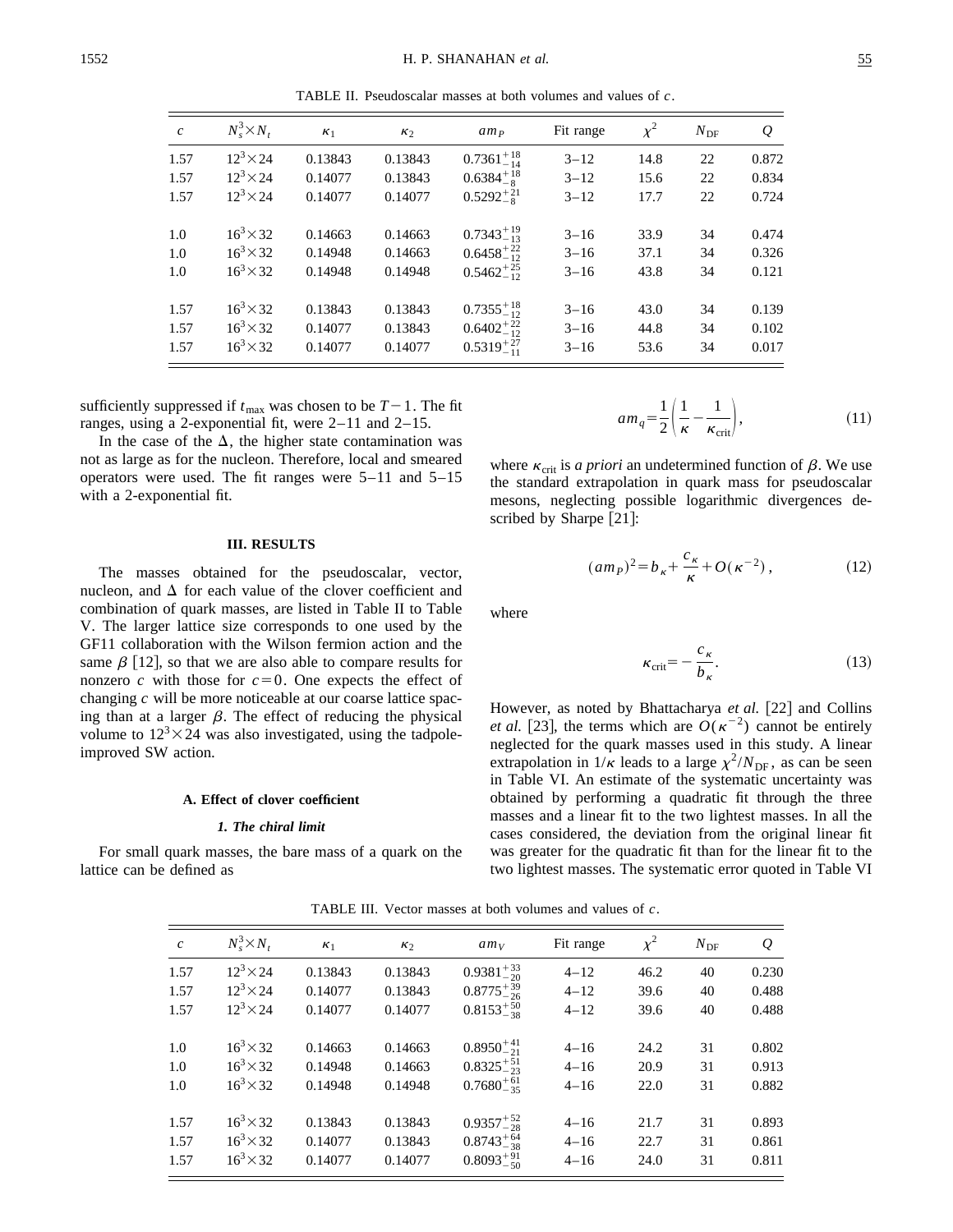TABLE IV. Nucleon masses at both volumes and values of *c*.

|  | c $N_s^3 \times N_t$ $\kappa_1$ am <sub>N</sub> Fit range $\chi^2$ N <sub>DF</sub> Q |                      |  |  |
|--|--------------------------------------------------------------------------------------|----------------------|--|--|
|  | 1.57 $12^3 \times 24$ 0.13843 1.4147 <sup>+62</sup>                                  | $2-11$ 2.0 14 0.999  |  |  |
|  | 1.57 $12^3 \times 24$ 0.14077 $1.1741^{+106}_{-94}$                                  | $2-11$ 6.4 14 0.955  |  |  |
|  | 1.0 $16^3 \times 32$ 0.14663 1.3948 <sup>+96</sup> <sub>-71</sub>                    | $2-15$ 20.3 22 0.564 |  |  |
|  | 1.0 $16^3 \times 32$ 0.14948 1.1667 <sup>+159</sup>                                  | $2-15$ 25.4 22 0.279 |  |  |
|  | 1.57 $16^3 \times 32$ 0.13843 $1.4231^{+87}_{-79}$                                   | 2-15 17.6 22 0.728   |  |  |
|  | 1.57 $16^3 \times 32$ 0.14077 1.1853 <sup>+187</sup>                                 | $2-15$ 23.1 22 0.397 |  |  |

is conservatively estimated to be the deviation of the quadratic fit from the original linear fit.

We note that the value for  $\kappa_{\rm crit}$  is always larger when the quadratic form is employed, regardless of the clover coefficient or lattice size used. Hence, results for other observables will always be quoted with an entirely positive or negative systematic error.

As can be seen from Table VI (including the GF11  $[12]$ data for comparison),  $\kappa_{\text{crit}}$  approaches 1/8 as *c* is increased data for comparison),  $\kappa_{\rm crit}$  approaches 1/8 as c is increased<br>from 0 to 1 and that  $\tilde{\kappa}_{\rm crit}$  in the tadpole improved case is closer still.

# *2. Meson masses*

In this section, the physical pseudoscalar and vector masses are evaluated by extrapolation and interpolation in the quark masses to the appropriate physical values. Certain input parameters are necessary to do this. In particular, for mesons containing up and down valence quarks (which are assumed to be degenerate in mass and will be referred to here as "normal"), one may use the experimental values for  $M_{\pi}$  and  $M_{\rho}$  (we apply a convention that experimentally determined masses are labeled with an ''*M*,'' while those calculated on the lattice are labeled with an "*m*"). Effectively, one of these sets the quark mass while the other sets the lattice spacing.

The vector mass extrapolation has the following form:

$$
am_V = am_p^{\text{crit}} + c_V(am_P)^2 + O((am_P)^3), \qquad (14)
$$

where logarithmic terms due to the quenched approximation have been discarded. The constant term  $am_{\rho}^{\text{crit}}$  corresponds to the vector mass in the chiral limit. Following the procedure outlined by the GF11 collaboration, values of  $am_\pi$  and  $am<sub>o</sub>$  are determined using the physical ratio

TABLE V.  $\Delta$  masses at both volumes and values of *c*.

|  | c $N_s^3 \times N_t$ $\kappa_1$ am <sub><math>\Delta</math></sub> Fit range $\chi^2$ $N_{\text{DF}}$ Q |                    |  |             |
|--|--------------------------------------------------------------------------------------------------------|--------------------|--|-------------|
|  | 1.57 $12^3 \times 24$ 0.13843 $1.5447^{+87}_{-68}$                                                     | $5 - 11$           |  | 8.3 8 0.409 |
|  | 1.57 $12^3 \times 24$ 0.14077 $1.3564^{+156}_{-127}$                                                   | $5-11$ 3.2 8 0.922 |  |             |
|  | 1.0 $16^3 \times 32$ 0.14663 1.4834 <sup>+112</sup>                                                    | 5-15 11.0 16 0.808 |  |             |
|  | 1.0 $16^3 \times 32$ 0.14948 1.2812 <sup>+180</sup>                                                    | 5-15 11.4 16 0.782 |  |             |
|  | 1.57 $16^3 \times 32$ 0.13843 $1.5251^{+125}_{-80}$                                                    | 5-15 10.4 16 0.845 |  |             |
|  | 1.57 $16^3 \times 32$ 0.14077 1.3167 $^{+207}_{-143}$                                                  | 5-15 16.1 16 0.445 |  |             |

TABLE VI. Results for  $\kappa_{\rm crit}$  ( $\tilde{\kappa}_{\rm crit}$  in the tadpole improved case), including the GF11 data at this  $\beta$  for comparison. In the case of the UKQCD data, the first error quoted is statistical and the second is the systematic shift due to the fit to a quadratic form. The value of  $\chi^2/N_{\text{DF}}$  quoted is for the linear fit.

| $N_s^3 \times N_t$                                       | c                           | $\kappa_{\rm crit}$                                                                    | $\chi^2/N_{\rm DF}$ |
|----------------------------------------------------------|-----------------------------|----------------------------------------------------------------------------------------|---------------------|
| $12^3 \times 24$                                         | 1.57                        | $0.123480^{+15}_{-15}$ + 238                                                           | 23.0                |
| $16^3 \times 32$<br>$16^3 \times 32$<br>$16^3 \times 32$ | $0.0$ (GF11)<br>1.0<br>1.57 | $0.169405 \pm 52$ (stat)<br>$0.153184^{+37}_{-38}$ + 268<br>$0.123466^{+27}_{-26}+176$ | 4.5<br>5.5          |

$$
\frac{am_{\pi}}{am_{\rho}} = \frac{M_{\pi}}{M_{\rho}} = 0.1792.
$$
 (15)

Once again, the systematic error due to higher-order corrections is estimated by quadratically fitting all three masses and performing a linear fit in the two lightest masses. The deviation due to the quadratic fit was again found to be consistently larger. An example of this is shown in Fig. 6. The resulting values for  $am<sub>o</sub>$  (including the GF11 [12] data) are quoted in Table VII. Having used the ratio of Eq.  $(15)$  to fix the normal quark mass, the scale can be determined using either  $m_\pi$  or  $m_\theta$ .

It is useful to compare  $m<sub>\rho</sub>$  with the lattice measurement of a gluonic quantity, where discretization errors are  $O(a^2)$ and, hence, can be expected to be smaller. We choose Sommer's force parameter,  $r_0$  [24]. We can extrapolate the GF11 values for  $m_p r_0$  versus  $ar_0^{-1}$  to the continuum limit which yields

$$
m_{\rho}r_0|_{a=0}^{\text{quenched}} = 2.03 \pm 0.07. \tag{16}
$$

This includes a correction which the GF11 Collaboration have used to eliminate finite volume effects, which rounds



FIG. 6.  $am_V$  as a function of  $(am_P)^2$ ,  $N_s^2 \times N_t = 16^3 \times 32$ ,  $c=1.57$ . The solid line indicates the central value for the linear fit to all three masses. The dashed line is the quadratic fit. The calculated value for  $am<sub>o</sub>$  for the linear fit is also quoted.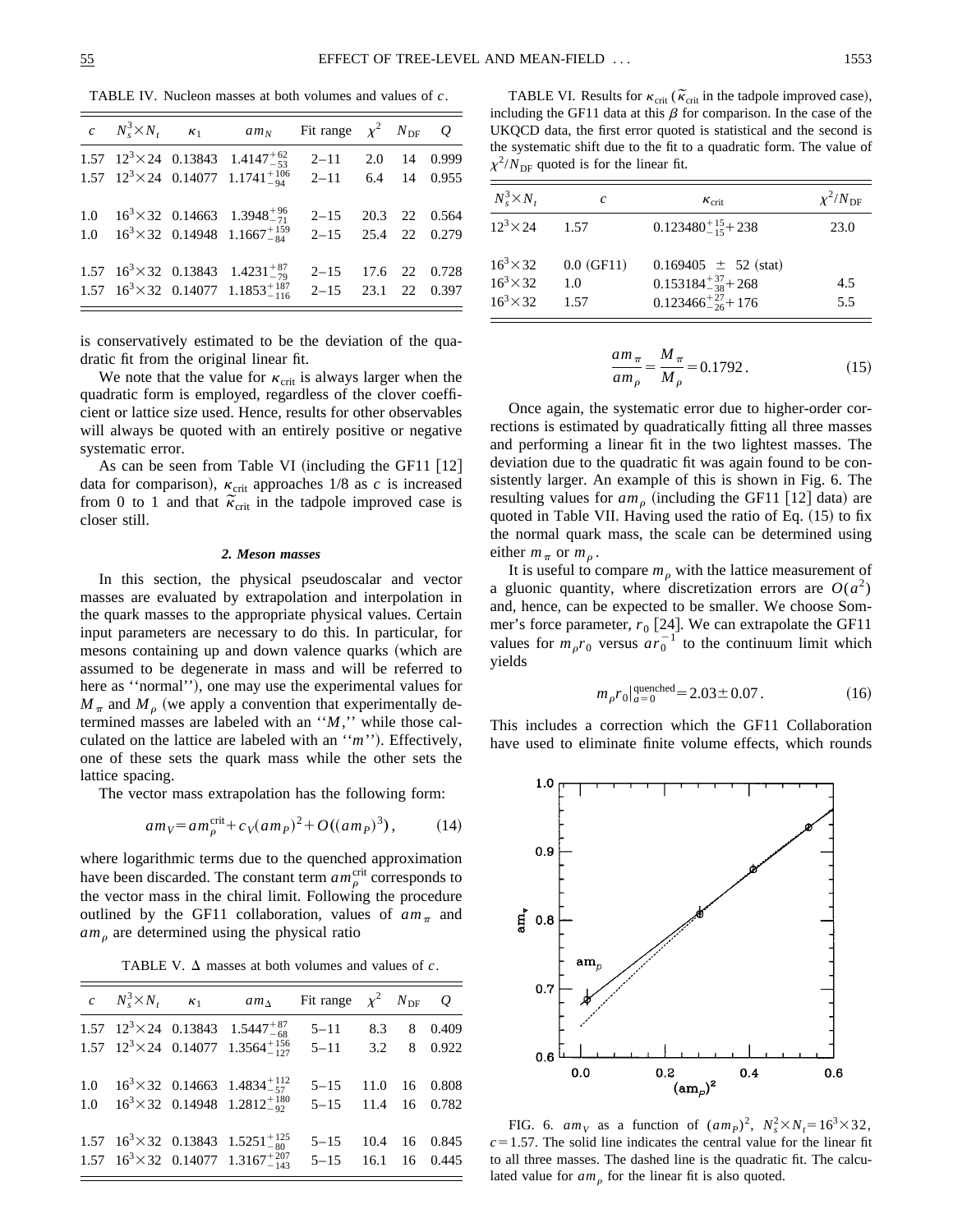TABLE VII. Chirally extrapolated results for the vector and pseudoscalar, at the zero and normal quark mass limits. The GF11 data at this  $\beta$  is included for comparison. Another value for  $am_\rho$  was also computed by GF11 using a different smearing radius which is approximately 1–2 standard deviations smaller than the one quoted here. In the case of the UKQCD data, the first error quoted is statistical and the second is the systematic shift due to using quadratic chiral extrapolations. The value of  $\chi^2/N_{\text{DF}}$  quoted is for the linear fit.

| $N_s^3 \times N_t$ | c            | $am_{\pi}$                | $am_{\rho}^{\text{crit}}$    | $am_{\alpha}$                | $\chi^2/N_{\text{DF}}$ |
|--------------------|--------------|---------------------------|------------------------------|------------------------------|------------------------|
| $12^3 \times 24$   | 1.57         | $0.1250^{+14}_{-13} - 59$ | $0.6897^{+77}_{-75} - 349$   | $0.6969^{+77}_{-74} - 327$   | 6.7                    |
| $16^3 \times 32$   | $0.0$ (GF11) |                           |                              | $0.5676 \pm 79$ (stat)       |                        |
| $16^3 \times 32$   | 1.0          | $0.1113^{+15}_{-15} - 56$ | $0.6143^{+85}_{-86} - 325$   | $0.6208^{+84}_{-86} - 309$   | 2.4                    |
| $16^3 \times 32$   | 1.57         | $0.1228^{+20}_{-19} - 60$ | $0.6778^{+113}_{-106} - 357$ | $0.6850^{+113}_{-106} - 336$ | 2.1                    |

the result down by approximately 4%. Assuming that  $r_0$  and the string tension,  $\sqrt{K}$  are related by  $r_0\sqrt{K}$  = 1.18 and interpolating the available string tension data from  $\beta$ =5.7–6.5, one finds  $r_0/a$  at  $\beta$ =5.7 to be 2.94. One can then compare our data for  $m_p r_0$  at  $\beta = 5.7$  as a function of *c* with the continuum limit from GF11. These results are plotted as a function of *c* in Fig. 7, noting that there are significant discretization effects in the force parameter at  $\beta$ =5.7 which have not been taken into account. There is a clear trend toward the continuum limit as the clover coefficient is increased to its tadpole improved value.

The determination of meson masses containing strange valence quarks requires as input the experimental mass of a strange meson, for example,  $M_K$ . With this mass as input, one can determine  $am_K$  by requiring:

$$
\frac{am_K}{am_\rho} = \frac{M_K}{M_\rho} = 0.643\,. \tag{17}
$$



FIG. 7.  $m_p r_0$  versus *c*. Statistical errors on the data points are marked with solid lines. Systematic errors due to the quadratic chiral extrapolation are marked, on the data points, with dashed lines. The horizontal lines indicate the continuum limit from the GF11 data (a finite-volume correction has been included), along with the statistical error of the fit to the continuum. Systematic effects due to discretization errors in  $r_0$ , which are  $O(a^2)$  (necessary for the extrapolation to the continuum), have *not* been included.

From the condition of Eq.  $(17)$  and employing Eq.  $(14)$ , one can then predict  $am_{K^*}$  fixed from  $am_K$ , which we refer to as  $am_{K^*}(am_K)$ . Our results for  $am_{K^*}(am_K)$  and the ratio  $\left[am_{K^*}(am_K)\right]/am_\rho$  can be found in columns 3 and 4 of Table VIII. We note that the ratio  $\left[ a m_{K^*}(a m_K) \right] / a m_{\rho}$  at  $c=1$  is consistent to within 1 standard deviation with that at  $c=1.57$  and that the central value lies several standard deviations below the experimental value. There are large systematic errors due to the chiral extrapolation at both values of the clover coefficient, however, this error is smaller than the difference between our results and experimental data. The discrepancy in this ratio has also been noted at  $\beta$ =6.0, with  $c=0$  by Bhattacharya *et al.* [22].

The choice of strange meson is not unique. Instead, one could have fixed  $am_{K^*}$  from

$$
\frac{am_{K^*}}{am_{\rho}} = \frac{M_{K^*}}{M_{\rho}} = 1.160\,,\tag{18}
$$

and through Eq.  $(14)$  one can then predict  $am_K$  fixed from  $am_{K^*}$ , which we refer to as  $am_K(am_{K^*})$ . Our results at both clover coefficients for this mass and the ratio  $\left[ am_K(am_{K^*}) \right]$ /*am*<sub>0</sub> are listed in columns 5 and 6 of Table VIII. We note that the ratio  $\left[ am_K(am_{K^*}) \right] / am_{\rho}$  is also constant to within one standard deviation as *c* is changed from 1 to 1.57 and that the central value lies several standard deviations above the experimental value. However, in this case, the systematic errors due to the chiral extrapolation at both values of the clover coefficient are so large that we cannot demonstrate that these ratios are inconsistent with experiment.

nt.<br>The mass  $am_{\phi}$  of the pure valence  $\overline{s}s$  vector state can be The mass  $am_{\phi}$  of the pure valence *ss* vector state can be determined similarly, but a valence  $\overline{s}$  pseudoscalar,  $\eta_s$ , is not observed. However, using an estimate of  $M_{\eta_s}$  by Lipps *et al.* [25], we can estimate the ratio of these masses:

$$
\frac{M_{\phi}}{M_{\eta_s}} \approx \frac{am_V(\overline{ss})}{am_P(\overline{ss})} = 1.5. \tag{19}
$$

It is therefore possible to determine  $am_V(\overline{s_s})$ , from Eq.  $(14)$  and Eq.  $(19)$  without extrapolating to the chiral limit, which we have seen previously, has large systematic errors. The resulting masses are shown in Table IX.

Using the data from the GF11 Collaboration, it is possible Using the data from the GF11 Collaboration, it is possible<br>to calculate  $am_V(\overline{s}s)$  for  $c=0$  for  $\beta=5.7$  and the other gauge couplings. Assuming a linear behavior with respect to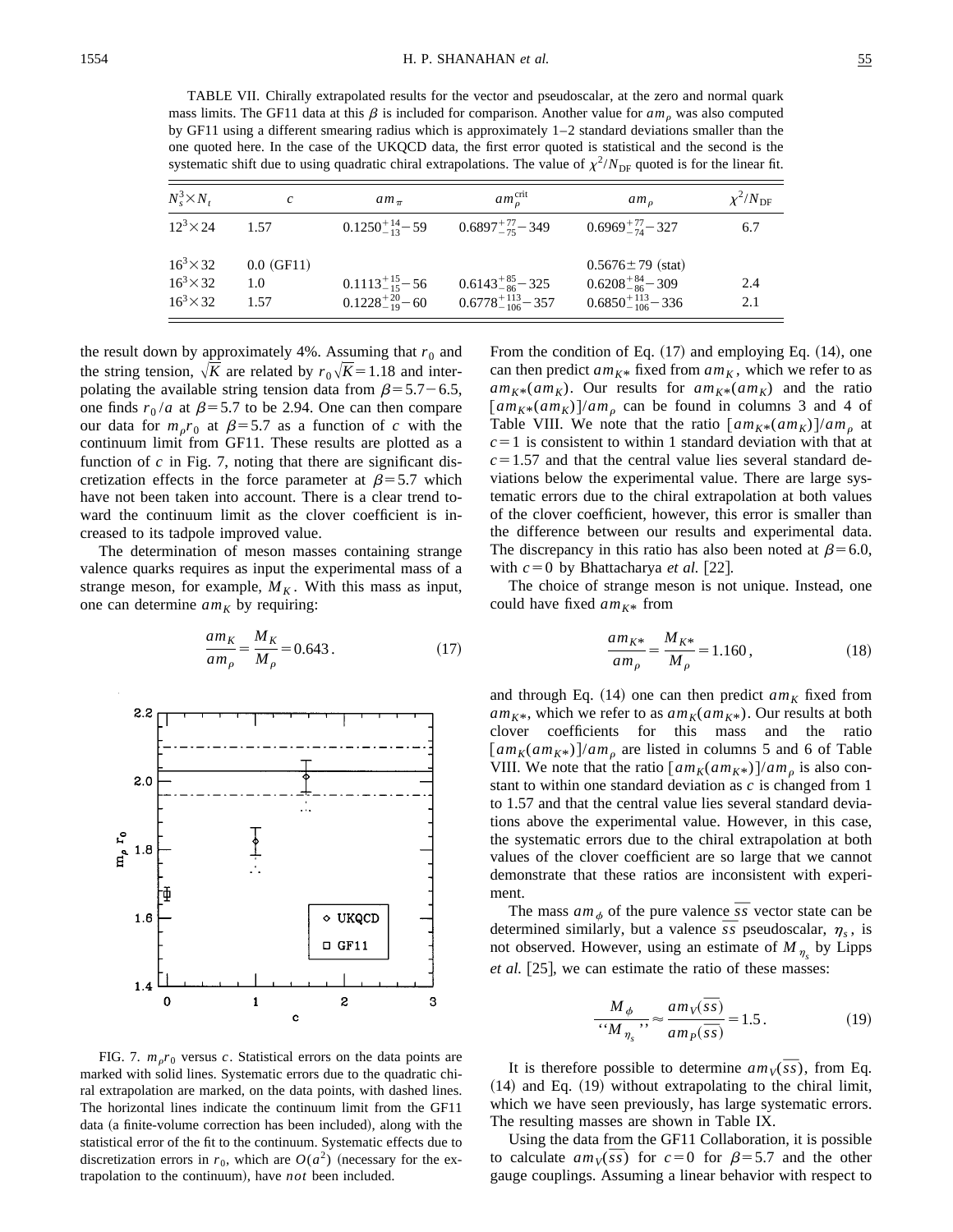TABLE VIII. Results for the strange mesons at both volumes and  $c$ , using  $M_K$  (columns 3 and 4) and  $M_{K^*}$  (columns 5 and 6) to fix the strange quark mass. The first error quoted is statistical and the second is the systematic shift due to the use of a quadratic chiral extrapolation.

| $N_s^3 \times N_t$                   | $\mathcal{C}$ | $am_{K^*}(am_K)$                               | $\left[am_{K^*}(am_K)\right]/am_o$       | $am_K(am_{K*})$                                    | $\left[am_K(am_{K^*})\right]/am_o$       |
|--------------------------------------|---------------|------------------------------------------------|------------------------------------------|----------------------------------------------------|------------------------------------------|
| $12^3 \times 24$                     | 1.57          | $0.782 \pm 7 - 18$                             | $1.122 \pm 2 + 28$                       | $0.505 \pm 9 - 65$                                 | $0.724 \pm 6 - 94$                       |
| $16^3 \times 32$<br>$16^3 \times 32$ | 1.0<br>1.57   | $0.698 \pm 9 - 21$<br>$0.771_{-10}^{+11} - 21$ | $1.124 \pm 2 + 24$<br>$1.125 \pm 3 + 28$ | $0.447^{+8}_{-9} - 53$<br>$0.491^{+13}_{-12} - 60$ | $0.721 \pm 6 - 85$<br>$0.717 \pm 8 - 88$ |

the lattice spacing, the continuum limit of  $m_V(\overline{s_s})r_0$  using the GF11 data has been evaluated. It should be noted, however, that the linear extrapolation in the lattice spacing for the GF11 data is very poor, having a  $\chi^2/N_{\text{DF}}$  of approximately 13, even though the fit is uncorrelated. It is likely, mately 13, even though the fit is uncorrelated. It is likely, therefore, that the continuum limit for  $m_V(\overline{s}s)r_0$  has a large systematic error due to this fit. There is also a correction to infinite volume which shifts the value downwards. The beinfinite volume which shifts the value downwards. The be-<br>havior of  $m_V(\bar{s}s)r_0$  with respect to *c* at  $\beta$ =5.7 is shown in Fig. 8. The absence of the systematic error due to the chiral extrapolation demonstrates the effect of the clover coefficient more clearly than from  $m_p r_0$ . Again, we find there is a clear trend toward the continuum limit as the clover coefficient is increased to its tadpole improved value.

#### *3. Mass splittings*

Heavy quark effective theory (HQET) predicts that for heavy-light mesons, the vector-pseudoscalar mass splitting,  $\Delta_{V-P} = m_V^2 - m_P^2$  is constant. This is borne out by experiment, with  $M_{D*}^2 - M_D^2 \approx 0.53$  GeV<sup>2</sup> and  $M_{B*}^2 - M_B^2$ <br>  $\approx 0.40$  GeV<sup>2</sup> A computed uportantly applicable results  $\approx 0.49$  GeV<sup>2</sup>. A somewhat unexpected experimental result is that this trend is continued into the light quark regime, where the hyperfine splitting,  $\Delta_{V-P}$ , remains approximately constant at  $0.55 \text{ GeV}^2$ .

Quenched lattice simulations fail noticeably to reproduce this behavior. HQET predicts that  $\Delta_{V-P}$  is proportional to this behavior. HQET predicts that  $\Delta_{V-P}$  is proportional to  $\langle \overline{h} \sigma_{\mu\nu} F^{\mu\nu} h \rangle$ , where *h* is the heavy quark field. As the clover term is of this form, naively one would then expect that increasing the size of clover coefficient would reduce this discrepancy at least for heavy-light systems. Tentative comparisons with the  $c=0$  and  $c=1$  actions at  $\beta=6.2$  with low statistics indicated that the fall off in the splitting had decreased  $\lceil 3 \rceil$ .

In Fig. 9 the splittings from the three different values of the clover coefficient are compared. The scale for each action is chosen from  $M_{K^*}$ . The slope  $\partial (a^2\Delta_{V-P})/\partial (am_P)^2$  is unaffected by this choice. While there is a noticeable change in the slope on going from  $c=0$  to  $c=1$ , the slopes at  $c=1$  and

TABLE IX. Masses for the valence  $\overline{s}$  states, defined from fix**i** ABLE IX. Masses for the valence<br>
ing the ratio  $am_V(\overline{ss})/am_P(\overline{ss})$  to 1.5.

| $N_s^3 \times N_t$                   | C           | $am_V(\overline{ss})$                   | $am_p(\overline{ss})$              | $\chi^2/N_{\rm DF}$ |
|--------------------------------------|-------------|-----------------------------------------|------------------------------------|---------------------|
| $12^3 \times 24$                     | 1.57        | $0.831 \pm 6$                           | $0.554 \pm 4$                      | 6.7                 |
| $16^3 \times 32$<br>$16^3 \times 32$ | 1.0<br>1.57 | $0.742_{-8}^{+7}$<br>$0.821^{+10}_{-9}$ | $0.495 \pm 5$<br>$0.547^{+7}_{-6}$ | 2.4<br>2.1          |

 $c=1.57$  are consistent with each other. The remaining discrepancy is presumably due to the error of the quenched approximation.

### *4. The J parameter*

As noted previously, it is useful to be able to compare lattice spectrum results with existing experimental data without an extrapolation to the chiral limit. The parameter *J*, defined as  $[13]$ 

$$
J \equiv m_{K^*} \frac{dm_V}{dm_P^2}, \quad \frac{m_{K^*}}{m_K} = 1.8 \,. \tag{20}
$$

allows such a comparison. Existing quenched Wilson-like fermion actions yield values around  $J=0.37$  whereas an estimate of *J* using experimental data yields  $J=0.48(2)$ . In Fig. 10,  $J$  versus  $c$  (including the calculated value of  $J$  at two volumes from the GF11 Collaboration) is plotted. We find

$$
J(\beta=5.7, c=1, 16^3 \times 32) = 0.361 \pm 7,
$$
  

$$
J(\beta=5.7, c=1.57, 16^3 \times 32) = 0.366 \pm 10.
$$
 (21)



FIG. 8.  $m_V(\overline{ss})r_0$  versus *c*. The horizontal line indicates the continuum limit from the GF11 data (a finite-volume correction has been included). Systematic effects due to discretization errors in  $r_0$ , which are  $O(a^2)$  (necessary for the extrapolation to the continuum), have *not* been included.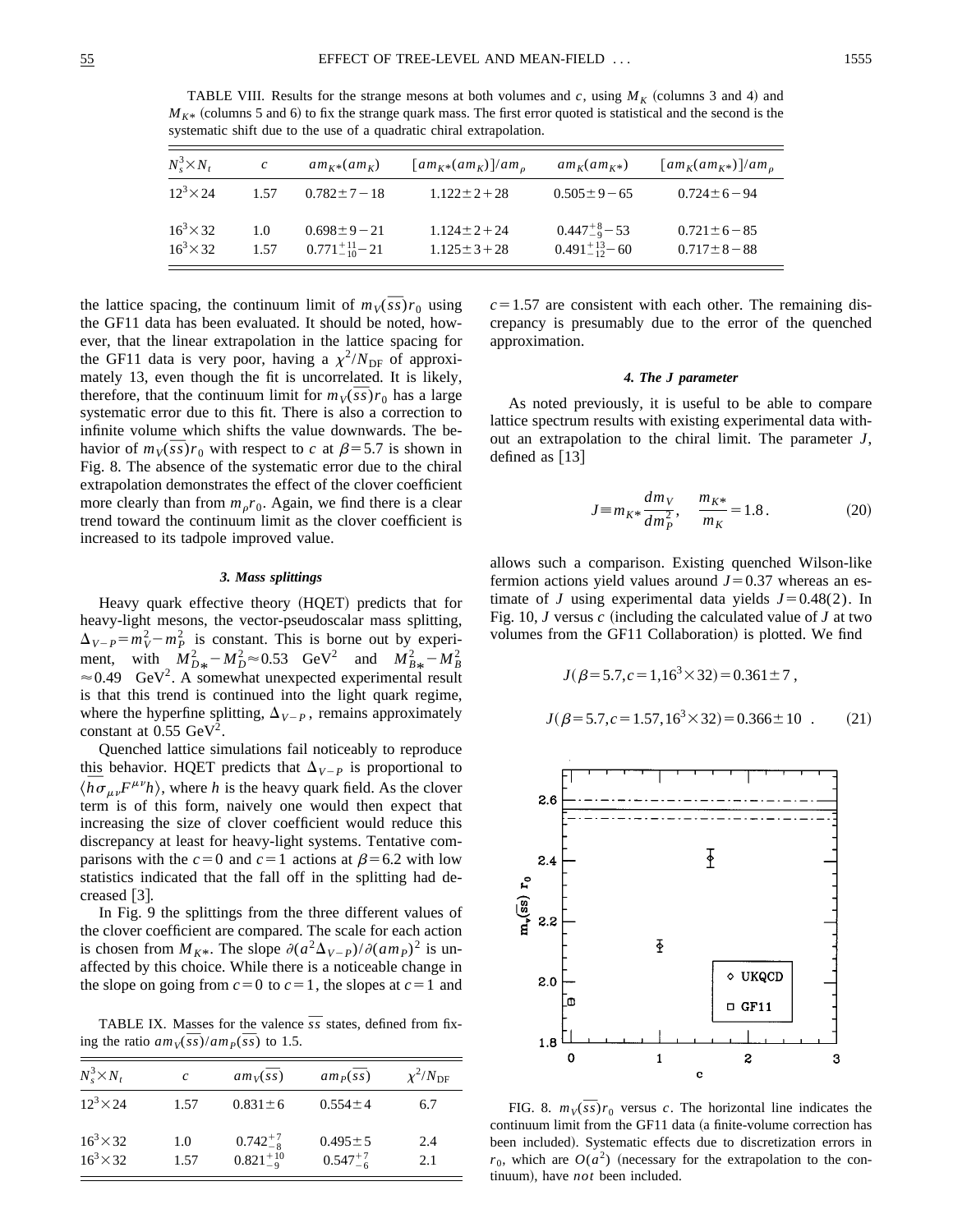

FIG. 9. The hyperfine splitting  $m_V^2 - m_P^2$  versus  $m_P^2$  for all the three values of *c* at  $\beta$ =5.7, 16<sup>3</sup>×32.

The values of  $J$  from Eq.  $(21)$  and Eq.  $(24)$  below, for both nonzero values of *c* and both volumes, agree with the world average of the quenched data, and disagree with the experimental estimate. It should be noted that *J* is trivially related to the slope  $\partial (a^2\Delta_{V-P})/\partial (am_P)^2$  outlined in the previous section. We, therefore, expect that the prescription that solves the anomalous behavior of  $\Delta_{V-P}$  will also solve the disagreement in *J*.

#### *5. Baryons*

We extrapolate the nucleon mass to the normal-quark limit assuming a linear dependence on the quark mass:



FIG. 10. The parameter *J* against *c* for all values of *c* and volumes. The horizontal line indicates the ''experimental value''; GF11,  $c=0$ ,  $16^3 \times 32$  (O); GF11,  $c=0$ ,  $24^3 \times 32$  ( $\times$ ); UKQCD,  $c=1.0, 16^3\times32, (\diamond)$ ; UKQCD,  $c=1.57, 16^3\times32, (\square)$ ; UKQCD,  $c=1.57$ ,  $12^3 \times 24$  (+).

TABLE X. Chirally extrapolated results for the nucleon, at the zero and normal quark mass limit. The  $\chi^2/N_{\text{DF}}$  is not quoted as the number of degrees of freedom is equal to the number of data points.

| $N_s^3 \times N_t$                   | c           | $am_N^{\text{crit}}$                       | $am_N(am_{\pi})$                           |
|--------------------------------------|-------------|--------------------------------------------|--------------------------------------------|
| $12^3 \times 24$                     | 1.57        | $0.916_{-15}^{+16}$                        | $0.931_{-15}^{+15}$                        |
| $16^3 \times 32$<br>$16^3 \times 32$ | 1.0<br>1.57 | $0.891_{-24}^{+23}$<br>$0.931_{-28}^{+30}$ | $0.902_{-23}^{+23}$<br>$0.945_{-28}^{+29}$ |

$$
am_N = am_N^{\text{crit}} + c_N(am_P)^2 + O((am_P)^2). \tag{22}
$$

We extrapolate the  $\Delta$  mass likewise. The final results for the nucleon and  $\Delta$  are quoted in Table X and Table XI, respectively.

From the combined results for the pseudoscalar, vector, and nucleon masses, we show the ''Edinburgh'' plot in Fig. 11. One finds a statistically significant difference between the ratios at each value of *c*. As *c* is increased, the trend of the data is towards the phenomenological curve of Ono  $[26]$ . Furthermore, the ratio  $m_N/m_\rho$  approaches the experimental value  $M_N/M_\rho$ , but even at  $c=1.57$  is still approximately 13% too large.

### **B. Finite volume effects**

The masses obtained for the  $12<sup>3</sup> \times 24$  lattice are listed in Table II to Table V. As stated previously, it proved to be somewhat more difficult to extract reliable masses for this somewhat more difficult to extract renable masses for this volume. As before,  $\tilde{\kappa}_{\rm crit}$  is evaluated with a statistical and systematic error to be

$$
\widetilde{\kappa}_{\rm crit}(\beta=5.7, c=1.57, 12^3 \times 24) = 0.12348^{+2}_{-2} + 24, \quad (23)
$$

which agrees with the result from the larger volume and has a similarly sized systematic error. Likewise, as shown in Fig. 12, the hyperfine splittings are consistent to within 1 standard deviation. The chirally extrapolated and strange meson masses are determined as in Sec. III A 2 and the results listed in Table VII and Table VIII. Once again, the results are consistent to within one standard deviation with those on the larger volume. Similarly, the parameter *J* is determined to be

$$
J(\beta = 5.7, c = 1.57, 12^3 \times 24) = 0.357 \pm 7 , \qquad (24)
$$

which is consistent with the larger volume.

TABLE XI. Chirally extrapolated  $\Delta$  masses, at the zero and normal quark mass limit. The  $\chi^2/N_{\text{DF}}$  is not quoted as the number of degrees of freedom is equal to the number of data points.

| c    | $am_\Lambda^{\text{crit}}$ | $am_{\Lambda}(am_{\pi})$                      |
|------|----------------------------|-----------------------------------------------|
| 1.57 | $1.156_{-24}^{+23}$        | $1.167^{+22}_{-23}$                           |
| 1.0  |                            | $1.047_{-24}^{+25}$ $1.103_{-30}^{+29}$       |
|      | 1.57                       | $\frac{1.036_{-24}^{+25}}{1.091_{-30}^{+30}}$ |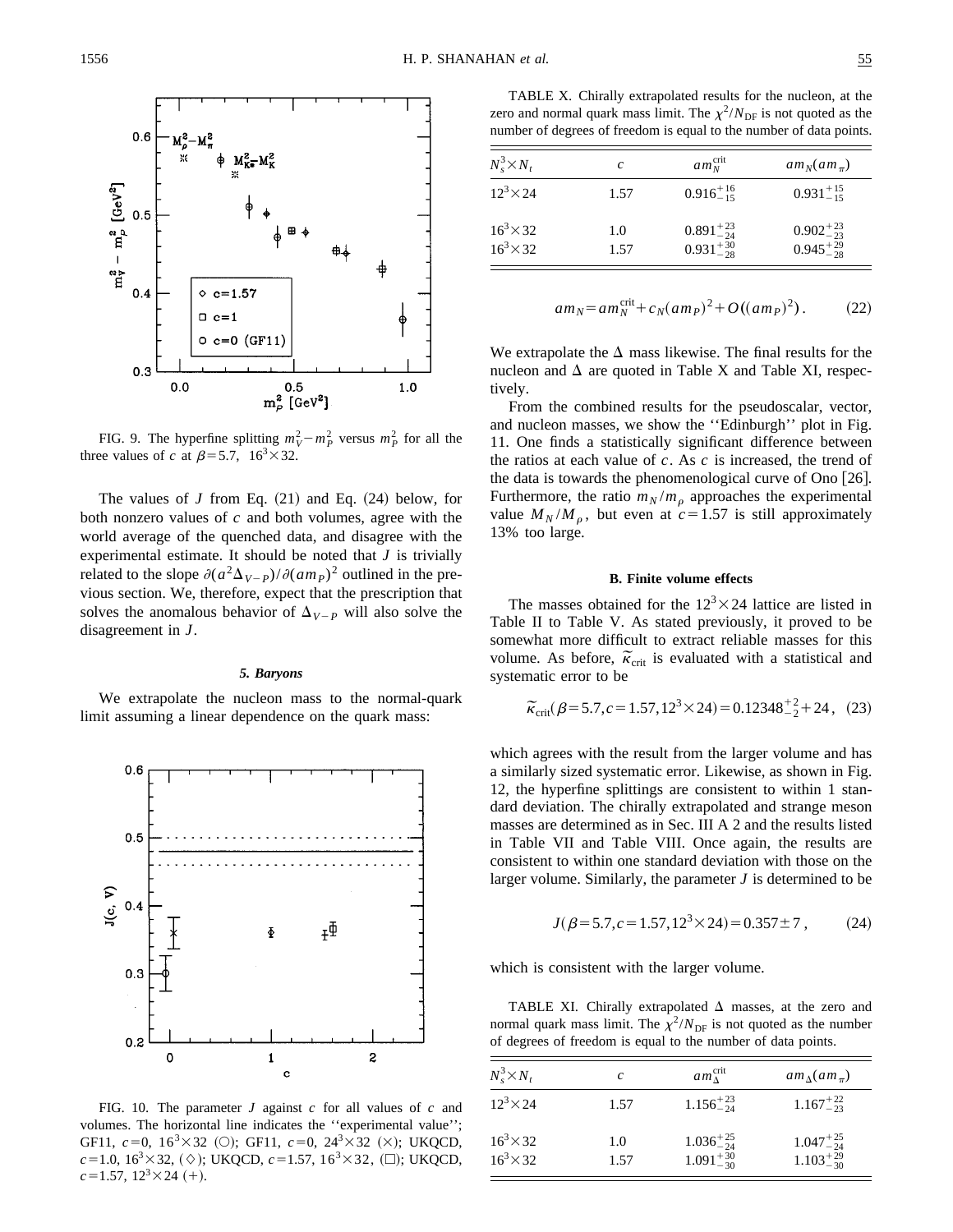

Both baryons are more strongly affected by the size of the lattice. The nucleon masses at both  $\kappa$ 's are approximately two standard deviations smaller than in the larger volume. This is somewhat unexpected as other studies in quenched QCD using Wilson-like fermions indicate that the nucleon mass falls with increasing size over a similar range of volumes  $\lfloor \text{using } am_{\rho} \text{ to determine the lattice spacing, we see that}$ our volumes vary from  $(2 \text{ fm})^3$  to  $(2.6 \text{ fm})^3$  approximately]. We note that the *Q* values for the fit to the nucleon masses on the  $12<sup>3</sup> \times 24$  lattice are very close to 1, which may indicate that the statistical errors are underestimated. We find the extrapolated value

$$
am_N(\beta = 5.7, c = 1.57, 12^3 \times 24) = 0.931^{+15}_{-15},
$$
 (25)

which is also two standard deviations smaller than in the larger volume. The  $\Delta$  masses at both  $\kappa$ 's lie approximately two standard deviations above the values on the larger lattice, and

$$
am_{\Delta}(\beta=5.7, c=1.57, 12^3 \times 24) = 1.167^{+22}_{-23}. \tag{26}
$$

### **IV. CONCLUSIONS**

In this paper, we have examined the effect, at  $\beta$ =5.7, of changing the clover coefficient and volume on the quenched light-hadron spectrum computed using the SW fermion action. As the clover coefficient is increased, there is better agreement between the perturbative (tree-level) and nonperturbative calculation of  $\kappa_{\rm crit}$ . When the clover coefficient is changed from  $c=0$  (the Wilson action) to  $c=1$  (the SW action) and  $c=1.57$  (the tadpole-improved SW action) there is a significant difference in the masses of the chirally extrapolated and strange pseudoscalar and vector mesons, in the nucleon and  $\Delta$  masses and in the Edinburgh plot.

Interestingly, a number of other quantities, for example  $(m_V^2 - m_P^2)$ , *J* and the ratios  $am_K / am_p$  and  $am_{K^*} / am_p$  do not appear to change significantly as *c* is changed from 1.0 to



FIG. 11. The Edinburgh plot for all three values of *c*. FIG. 12.  $(am_V)^2 - (am_P)^2$  plotted against  $(am_P)^2$  for  $c=1.57$ ,  $N_s^2 \times N_t = 16^3 \times 32$  and  $12^3 \times 24$ .

1.57. As the finite volume effects appear to be under control, and these observables have been chosen to avoid the systematic errors due to the chiral extrapolation, the possible remaining systematic errors are the effect of quenching the gauge configurations and a possibly large deviation of the mean field estimate of the clover coefficient from  $c_{\text{nonpert}}$ . It would, therefore, be very interesting then to examine the behavior of these quantities in any future studies in full QCD under changes in the value of the clover coefficient.

In changing the volume from approximately  $(2 \text{ fm})^3$  to  $(2.6~\text{fm})^3$ , the mesonic observables are consistent to within one standard deviation. Baryon masses are consistent to within two standard deviations. Unfortunately, with this data, one cannot differentiate between different *Ansatze* used for describing the volume behavior of masses  $[27,28]$ .

The Alpha Collaboration  $[5,29]$  has calculated the clover coefficient nonperturbatively for  $6.0 \le \beta \le 6.8$ . In general, the coefficients obtained through this approach are significantly larger than those obtained via tadpole improvement, although the coefficients converge as  $\beta$  is increased. Our data appears to suggest that  $c_{\text{nonpert}}$  could at  $\beta$ =5.7 be somewhat larger than the tadpole improved value.

Currently, we are carrying out an analysis of the quenched light hadron mass spectrum at  $\beta$ =6.0 and  $\beta$ =6.2 using the tadpole improved SW action [30]. This will directly explore whether better scaling is achieved using  $c=1/u_0^3$  than with  $c=1$ .

### **ACKNOWLEDGMENTS**

H.P.S. would like to thank the staff at Brookhaven National Laboratory for their kind hospitality during his stay there. D.G.R. acknowledges financial support from PPARC and the support of Argonne National Laboratory during the completion of this work. The UKQCD Collaboration wish to express their thanks to the Edinburgh Parallel Computing Centre for their support and maintenance of the Meiko Computing Surfaces.